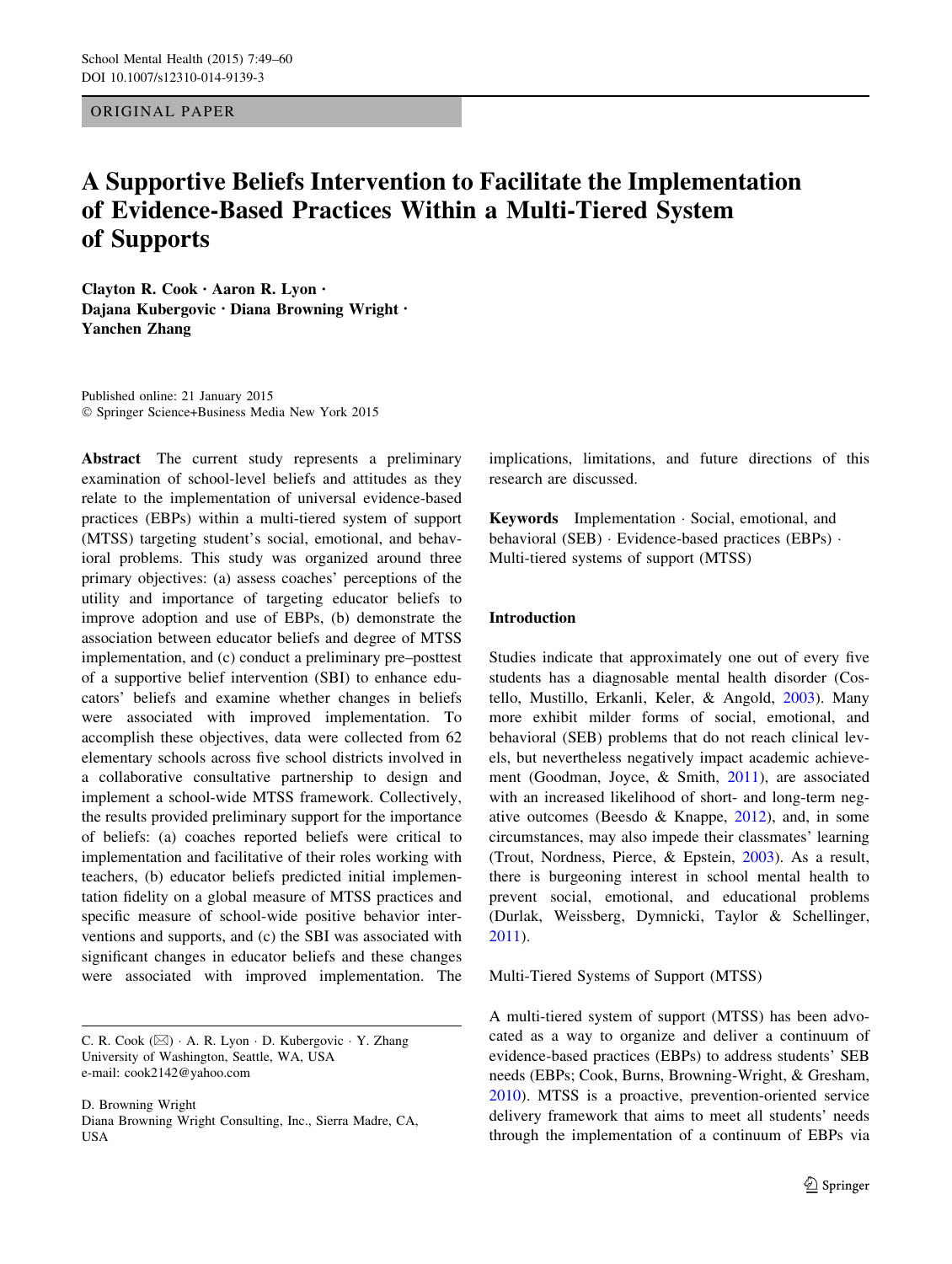data-driven decision making (Strein, Hoagwood, & Cohn, [2003\)](#page-11-0). The continuum of EBPs consists of delivering universal (i.e., Tier 1) supports for all students, selected (i.e., Tier 2) interventions for some students, and indicated (i.e., Tier 3) treatments for a few students. Although research has demonstrated that numerous EBPs can be implemented within a MTSS framework, multiple barriers interfere with their uptake and sustained use under natural educational conditions (Forman et al., [2012\)](#page-10-0). Barriers include insufficient post-training consultation (i.e., ''train and hope'') (Joyce & Showers, [2002\)](#page-10-0), unsupportive leadership (Aarons, [2006\)](#page-9-0), and policies that are counterproductive to the implementation of new innovations (Slavin, [2002\)](#page-10-0).

### Bridging the Implementation Gap

Increasingly, research is focusing on understanding implementation processes and identifying strategies that help transfer research findings into community-based social service settings (Powell et al., [2012](#page-10-0)). Given the limited use of EBPs in schools, researchers and educational leaders have also called for the identification of multi-level strategies that facilitate the use of effective practices in the education sector (Forman et al., [2013;](#page-10-0) Owens et al., [2014](#page-10-0)). In particular, multiple components of the inner organizational context (i.e., the settings and individuals involved in implementation efforts) have been identified that influence implementation success and represent specific pinpoints for implementation enhancement interventions. These include organizational climate—defined as personnel's perceptions of, and emotional reactions to, the characteristics of their work setting (Aarons & Sawitzky, [2006](#page-9-0)), principal leadership (Elias et al., [1997\)](#page-10-0), and organizational citizenship defined as behaviors that go beyond the standard ''call of duty'' or core job aspects (Organ et al., [2006\)](#page-10-0).

The characteristics of the school organizational context described above can be distinguished from the steps or approaches needed to actually install an EBP. For instance, effective professional development has been shown to be a key ingredient for quality installation of innovative educational programs (Penuel, Fishman, Yamaguchi, & Gallagher, [2007\)](#page-10-0). Studies have demonstrated that, to be successful, professional development should also incorporate coaching to facilitate EBP implementation in schools (Joyce & Showers, [2002](#page-10-0)). Coaching represents a form of facilitative process that helps implementers comprehend the purpose of the intervention, internalize intervention delivery, and adapt the intervention to the context (Dusenbury et al., [2005](#page-10-0)). Coaching has emerged as a promising strategy that enhances relevant implementation (i.e., appropriateness and fidelity) and student (e.g., behavioral and academic) outcomes in the context of EBP implementation over and above those observed via standard

professional development activities (Bradshaw et al., [2012](#page-9-0); Haskins & Loeb, [2007](#page-10-0)). Unfortunately, findings demonstrate that many implementers are ambivalent or resistant to coaching interactions and that implementation may suffer as a result (Dart, Cook, Gresham, Collins, & Chenier, [2012\)](#page-10-0). For these reasons, coaching alone may be insufficient to produce high levels of implementation (Fixsen, Blase, Naoom, & Wallace, [2009](#page-10-0)).

### Educator Beliefs and Attitudes

Research supports the view that the beliefs and attitudes of purveyors or implementers are likely to influence the uptake and use of EBPs (Nelson & Steele, [2007](#page-10-0)). Researchers in numerous fields, including education, have also narrowed in on the importance of implementer beliefs and attitudes to the utilization of EBPs (Aarons & Palinkas, [2007](#page-9-0); Haney, Czerniak, & Lumpe, [1996](#page-10-0)). In recognition of the role of beliefs and attitudes, Lyon, Stirman, Kerns, and Bruns [\(2011](#page-10-0)) advocated for the development of effective methods of increasing professionals' motivation to implement new innovations in their practice. Specifically, they identified existing motivational enhancement strategies that take direction from contemporary theories of motivation (e.g., Fishbein et al., [2001\)](#page-10-0) to identify specific areas for improvement in order to build provider commitment (e.g., Feifer et al., [2006](#page-10-0)). However, limited to no attention has focused on intervening with educators on their beliefs prior to and throughout implementation.

Beliefs and attitudes among educators have been argued to be a prerequisite to significant change in practices and improvement in outcomes within schools (Guskey, [1986](#page-10-0)). Both qualitative and quantitative researches support the view that educators' beliefs toward certain practices and their own professional roles are likely to influence the uptake and use of EBPs (Bowden, Lanning, Pippin, & Tanner, [2003](#page-9-0); Parcel, O'Hara-Tompkins, Harrist, & Basen-Engquist, [1995\)](#page-10-0). For example, teacher beliefs have been shown to correlate with SWPBIS implementation fidelity (Kincaid et al., [2007](#page-10-0)) and their willingness to adopt and implement social–emotional learning curricula (Brackett, Reyes, Rivers, Elbertson, & Salovey, [2012](#page-9-0)). Moreover, educators who possess a belief that components of some EBPs are detrimental to students (e.g., that extrinsic reinforcement—a key component of SWPBIS and some SEL programs—harms intrinsic motivation) may have limited intentions to implement those EBP (Maag, [2001](#page-10-0)). Unfortunately, the extant literature is correlational in nature, with few studies explicitly focusing on ways to promote supportive beliefs and attitudes as an implementation enhancement strategy. Pre-implementation interventions that focus on altering beliefs and attitudes prior to actual implementation are likely to pay significant dividends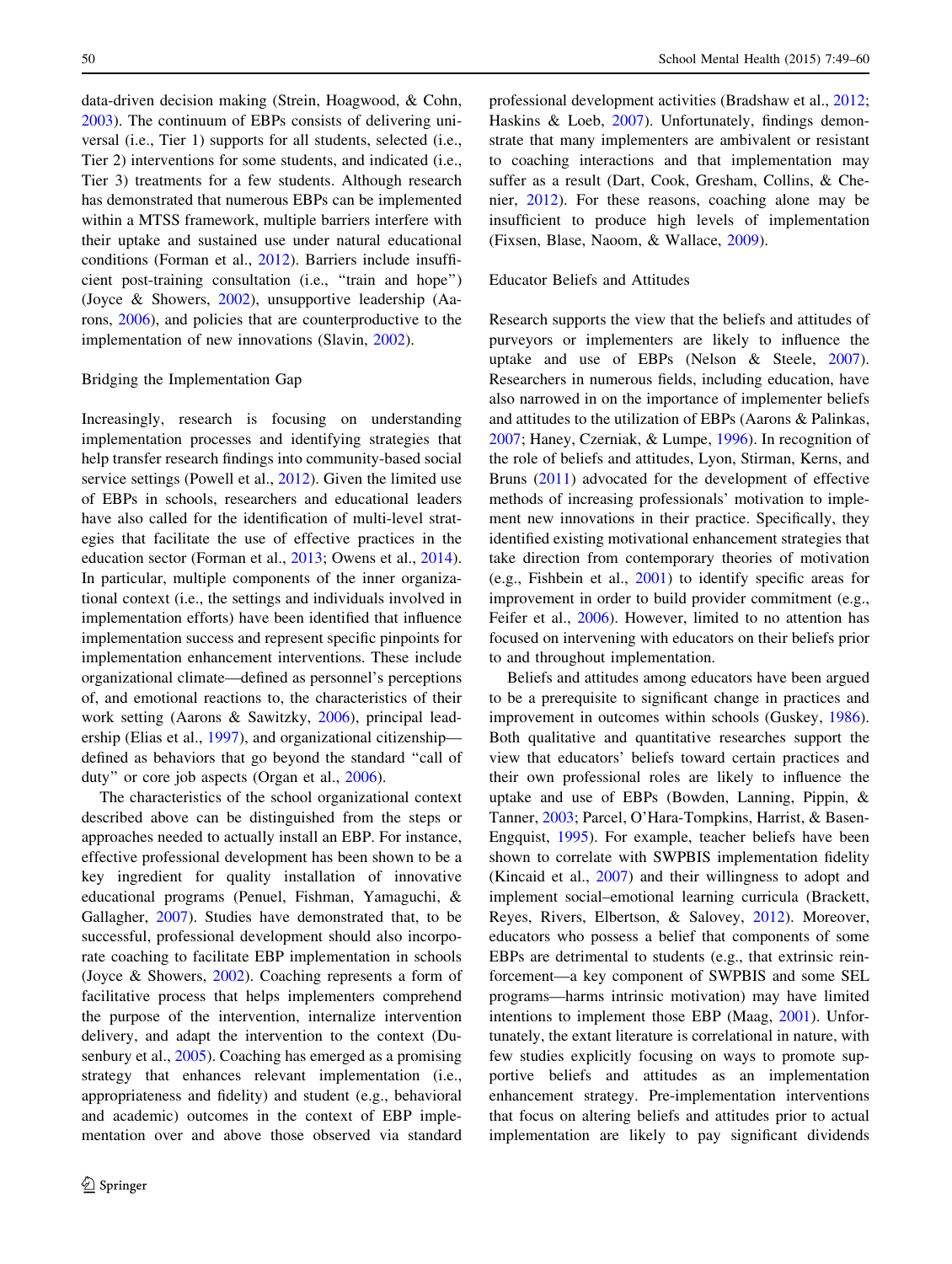during the subsequent phases of the implementation process (e.g., implementation and sustainment) when professionals' attitudes about EBP become particularly salient (Aarons et al., [2011\)](#page-9-0).

Researchers have advocated for the use of theory in designing interventions to improve implementation, as theoretically informed interventions are likely to be more effective if they focus on causal determinants of human behavior. Social-cognitive theories, in particular the theory of planned behavior (TPB), have been argued to be useful in the formation of implementation enhancement interventions (Eccles et al., [2005\)](#page-10-0). The TPB was developed to predict and explain human behavior in specific contexts (Ajzen & Manstead, [2007\)](#page-9-0). The TPB states that an individual's intention to carry out a given behavior is the most potent predictor of behavior (Fishbein & Ajzen, [1975](#page-10-0)). According to the TPB, the recipe for successful adoption and implementation of EBP is an implementer who has supportive beliefs about the intervention, perceives there to be social expectations/pressure to implement the practices, and believes in one's capability to implement the practice and that doing so will make a relevant difference (Eccles et al., [2007](#page-10-0)). However, to date, limited to no research has examined the potential impact of integrating this theory into an intervention to promote better implementation.

#### Purpose of the Present Study

Considering the role of implementer beliefs and the importance of developing theoretically informed interventions, the purpose of this study was to examine the importance of educator beliefs and attitudes as they relate to the adoption and use of EBPs targeting students' SEB functioning. This study was conducted in the context of a collaborative partnership with several school districts to develop and implement a behavioral multi-tiered system of support (B-MTSS) framework in an effort to promote better social, emotional, and academic outcomes. We organized this research according to three specific objectives. The first objective was to examine coaches' perceptions of the importance (i.e., represents an important aspect of the implementation process) and utility (i.e., makes coaching easier and more effective) of addressing educator beliefs and attitudes to facilitate implementation of practices associated with a B-MTSS framework. The second objective was to examine whether educators' beliefs collected pre- and post-PD and coaching were associated with the degree to which elements of the B-MTSS framework were being implemented with fidelity. The last objective was to conduct a pre–posttest to examine whether a supportive belief intervention (SBI) was able to produce significant, positive changes in educators' beliefs and attitudes over time, and whether changes in beliefs

were correlated with global and specific measures assessing fidelity of implementation. It is important to note that this represents a preliminary study examining the role of educator beliefs as they relate to implementation of MTSS practices.

Based on the research objectives outlined above, we had several hypotheses. First, we postulated that coaches would report that beliefs are critical to implementation success. Second, we hypothesized that educator beliefs and attitudes would be predictive of school-level MTSS implementation fidelity broadly and of SW-PBIS fidelity specifically. Third, we predicted that we would observe a significant change in educators' beliefs across schools following the SBI and this change would be associated with improved implementation outcomes.

### Methods

#### Participating Schools

A total of 62 elementary schools across five school districts were included in this study. These schools were drawn from districts that were participating in system-wide reform efforts to implement a B-MTSS. Districts were located in different geographic regions of the USA: Midwest, Southern California, and Northern California. In total, there were a total of 24,118 students enrolled in these schools. The demographic data on the students in the participating elementary schools were as follows: gender (51 % male and 49 % female), ethnicity (48 % White, 19 % Hispanic/Latino, 18 % Asian/Pacific Islander, 13 % African American, and 2 % Other), and socioeconomic status (38 % free and reduced lunch). Moreover, 13.7 % of the students in the schools were receiving special education services.

There were a total of 1,181 educators (94 administrators, 1,071 teachers, and 16 coaches) who participated in the study. As for educator demographics, the average years in the profession were 7.6  $(SD = 4.1)$  for teachers, 8.3  $(SD = 5.2)$  for administrators, and 9.8  $(SD = 3.5)$  for coaches. The ethnic breakdown of educators was 78 % Caucasian, 8 % Asian/Pacific Islander, 6 % African American, 3 % Hispanic/Latino, and 6 % other. The school districts experienced an average staff attrition rate of 24 % per year (range 14–35 %). At the outset of the study, no school districts were implementing a system-wide approach to addressing student SEB needs.

Coaches were existing employees within the school district whose positions were repurposed to provide coaching supports to individual schools on the implementation of the B-MTSS, including providing performancebased feedback on the implementation of practices,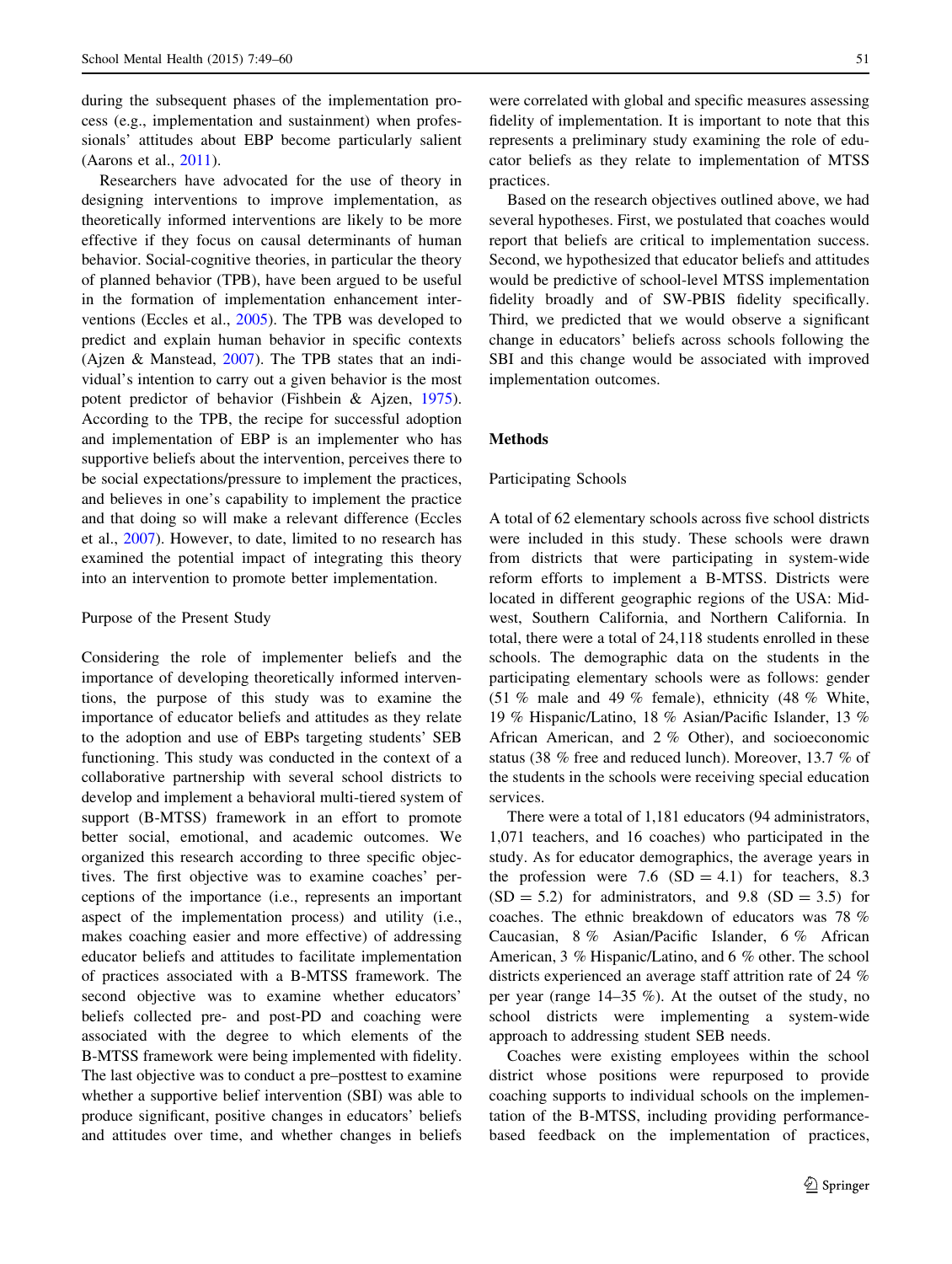modeling certain practices when needed, and engaging in a problem-solving process with school teams to overcome barriers to implementation. These coaches were selected given their prior experience and training in consultation and coaching methods and received specialized training and support (e.g., two additional days of professional development, attendance at coaching conferences/workshops, and maintained ongoing communication with the outside consultants) to facilitate the development of their content expertise. The two days of coaching professional development consisted training them in data-based decision making (e.g., fidelity rubrics to track implementation practices and inform performance-based feedback), the problem-solving method (problem identification, problem analysis, generate plan, plan implementation, and plan evaluation), and effective coaching techniques (e.g., motivational interviewing techniques, rapport building, group facilitation). Coaches were primarily school psychologists ( $n = 10$ ), but also included former site administrators ( $n = 3$ ) and school social workers ( $n = 3$ ).

### Procedures

The school districts contacted the first and last authors to engage in a multi-year, district-wide initiative to implement a B-MTSS targeting students' SEB needs. All the data were collected as part of the B-MTSS initiative to facilitate program evaluation and create a feedback system to improve future implementation. IRB approval was obtained and no identifying student information was gathered as part of the data collection process. The B-MTSS initiative was designed based on a horizontal (within tiers of support) and vertical (across tiers of support) integration of EBPs framework (Domitrovich et al., [2010\)](#page-10-0) to facilitate implementing a continuum of supports and making ongoing decisions about students and practices based on data. This model is discussed in greater detail in other sources (Sprague, Cook, Browning Wright, & Sadler, [2008;](#page-11-0) Cook, Browning Wright, Gresham, & Burns, [2010](#page-9-0)).

Consistent with system change literature, this initiative was designed as a three-year project in which participating schools build capacity over time to ultimately build the model to scale (Aarons, Hurlburt, & Horwitz, [2011](#page-9-0)). There were a total of four PD sessions during the first year. Each PD session entailed 2 days, each lasting 6 h (total of 8 sixhour days). The number of PD days was systematically decreased to 6 days during the second year and 4 days during the third year. The initiative was grounded in a train-the-trainer model of implementation with embedded coaching provided to each of the participating schools between each of the professional development sessions. External consultants (a researcher first author and professional educational consultant last author) trained each of

the site-based teams to be indigenous trainers and disseminators back at their site in order to build internal expertise within each school. Coaches attended all PD sessions and supported teams' efforts to disseminate information and implement practices back at their school site.

The teams included site administrators, professional support staff (school psychologist, counselor, and/or behavior specialist), two general education teachers, and two special education teachers. School administrators were instructed to select influential members of their building who were open and willing to support implementation efforts back at the school site (Atkins et al., [2008\)](#page-9-0). Time was reserved at the end of each professional development session to create an action plan (what will be done, who will do it, what resources are needed to do it, and by when will it be done) based on each school's identified priorities to incrementally implement the content and practices associated with the B-MTSS. The main content for the first PD session were modeled activities to promote educator beliefs with regard to supporting student SEB functioning (see below description of SBI), while only a little time was devoted to new SBI activities during the remaining PD sessions. However, for all PD sessions, teams were instructed to review their school-level beliefs and develop action items to deliver aspects of the SBI.

The initiative emphasized a sequential yet recursive process of establishing readiness and scaling up implementation of key practices of the B-MTSS framework. The first step in this process was to establish beliefs and attitudes that are supportive of the adoption and use of effective practices. Knowledge and skills represented the next component of the system change process. The knowledge component of the system change process was to deliver specific content that focused on developing the conceptual and practical understanding of the practices that populate the B-MTSS framework. The skills component of the system change approach consisted of breaking down each of the practices into its constituent practices (e.g., progressive system of responding to problem behavior proximity, redirection tactics, ongoing monitoring to reinforce desirable behavior, effective command, and teaching interaction with the student) and teaching educators how to implement practices with fidelity using a tell-show-do approach. The last component of the system change process was to develop specific procedures that would facilitate the sustainment of implementation. These procedures included periodic administrative walk-through observations to monitor implementation, structured professional learning community meetings about specific practices included within the B-MTSS framework, and developing specific policy that outlines expectations to implement particular practices.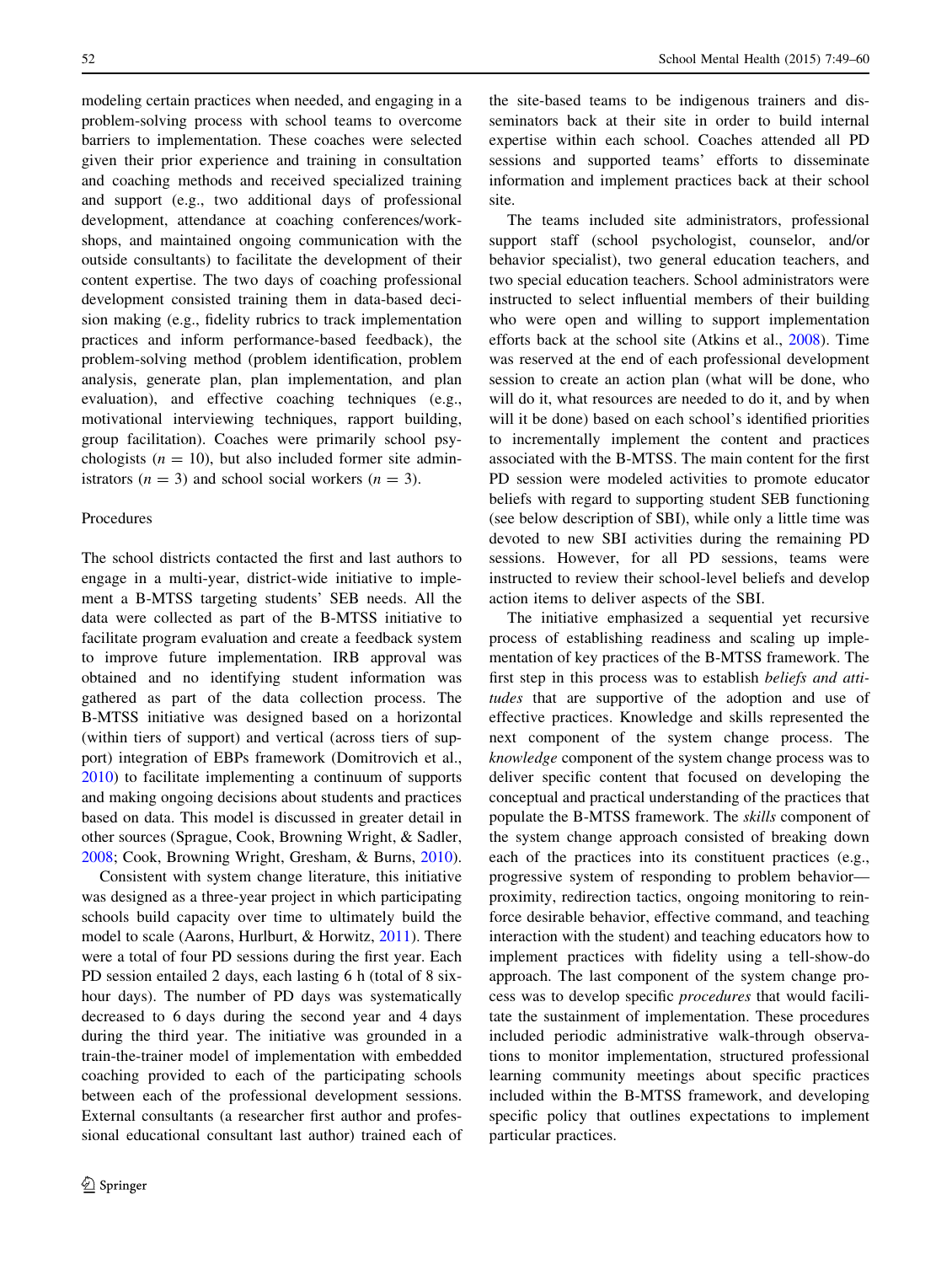A pre–post-design was used to address the three research objectives outlined above. Baseline data were collected in the Fall prior to the initial B-MTSS PD session. All post data were collected in the Spring at the end of the academic year.

### Interventions

# Behavioral MTSS Framework

The B-MTSS framework was based on the seven key concepts of MTSS: (1) multiple tiers of support, (2) evidence-based practices, (3) universal screening, (4) progress monitoring, (5) data-driven decision making, (6) fidelity of implementation, and (7) problem-solving teaming (see Cook et al., [2010\)](#page-9-0). Moreover, as discussed above, the B-MTSS framework emphasizes the integration of theoretically different practices within certain tiers of support (e.g., SW-PBIS and SEL within Tier 1) that serve different purposes yet are complementary of one another, as well as the integration of supports across tiers of support to facilitate better needs-driven programming. For the purposes of this study, only the Tier 1 support system was emphasized, considering that the main objective of Year 1 of the initiative was to facilitate implementation of the Tier 1 supports for all students. The following practices comprised the Tier 1 level: SW-PBIS (positive, structured, and safe environment), adoption of an SEL curriculum (teaching critical skills), proactive classroom management (positive, structured, and safe environment), intentional practices to establish, maintain, and restore positive relationships with students (positive relationships), and universal screening practices (needs-driven programming). For a greater discussion of each of these components, see Sprague et al. [\(2008](#page-11-0)) and Cook et al. ([2010\)](#page-9-0).

### Supportive Belief Intervention (SBI)

The TPB provided the overarching theoretical framework to design and deliver the SBI to alter, shift, or solidify supportive beliefs and attitudes among educators to facilitate the adoption and use of EBPs, which has been shown to predict and explain human behavior in specific contexts (Ajzen & Manstead, [2007](#page-9-0)). Thus, the authors developed and integrated a range of supportive belief activities throughout the professional development sessions that would facilitate positive attitudes, increase social expectations and pressure around the implementation of EBPs, and improve self-efficacy. Moreover, social influence and persuasion tactics were embedded throughout (Cialdini, [2001;](#page-9-0) Pratkanis, [2007\)](#page-10-0), such as the saying is believing (i.e., generating and advocating a persuasive message to a receptive audience; Aronson, [1999](#page-9-0)), social proofing (i.e., people act a certain way because they observe or hear about others acting this way; Cialdini, [2009](#page-9-0)), and commitment and consistency (i.e., people behave consistently with their commitments; Sundle, Cialdini, Griskevicius, & Kenrick, [2012](#page-11-0)). The content included relevant video clips, small group reflective exercises (e.g., what are anti-relationship strategies that can be used in schools? Develop a mindset device that enables the perfect belief system when working with challenging students—what beliefs and attitudes would you program into this machine?), engaging examples to highlight important research findings (e.g., using humor and interesting examples), testimonial stories from other educators (e.g., testimonial from teacher indicating the importance of proactive supporting students), and metaphors were integrated into a presentation.

### Measures

#### Beliefs About Behavior Survey (BABS)

The BABS (Browning Wright & Cook, [2008\)](#page-9-0) was used to measure school-level beliefs and attitudes relevant to practices targeting students' SEB functioning. Consistent with effective scale construction, the content of the BAB was originally developed based on expert consensus. Five experts in SEB and MTSS were asked to generate a list of common beliefs that were either facilitate of (positively stated belief) or interfered with (negatively stated belief) the adoption and implementation of EBPs that target improving students' SEB performance. A total of 92 beliefs were generated as the initial item pool. This list was then narrowed down using a sorting process that consisted of ranking items from most to least important and eliminating redundant beliefs. This resulted in 35 negatively and positively stated beliefs that were measured on a 5-point Likert scale ranging from ''strongly disagree'' to ''strongly agree.''

A favorable or supportive belief is coded as either agreeing with a positively stated belief (e.g., ''even without parental involvement and support, schools can effectively teach students' behavioral expectations and social–emotional skills'') or disagreeing with a negatively stated belief (e.g., ''teaching students how to behave appropriately at school is the parents' or students' responsibility—not mine''). To capture school-level beliefs, an index was calculated based on the number of beliefs that 80 % or more staff in a school provided ratings in the supportive or favorable direction (agree with a positively stated belief and disagree with a negatively stated one). The greater the value on this index, the greater the number of supportive beliefs educators' possessed collectively in a given school. The 80 % criterion was based on research that has identified this percentage as a tipping point for implementation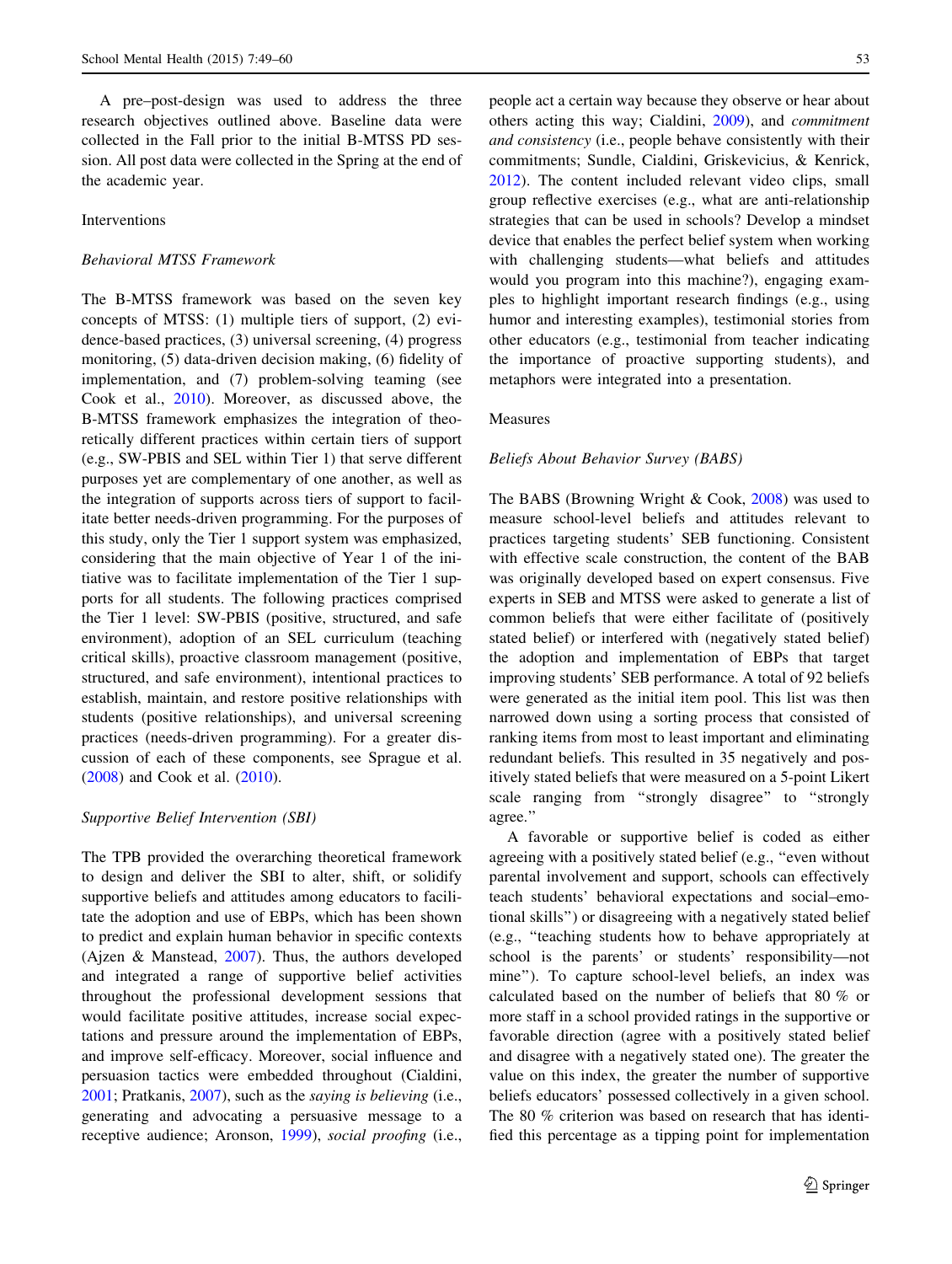(Fixsen & Blase, [1993;](#page-10-0) Horner et al., [2004](#page-10-0)). Thus, a value of 15 indicated that 80 % or more of the staff had supportive beliefs on 15 of the 35 items. Prior research has evaluated the technical adequacy of the BABS, and findings indicate that it possesses adequate test–retest reliability  $(r = .88)$  and convergent and divergent validity (Cook & Browning Wright, [2012\)](#page-9-0).

# Multi-Tiered System of Support for Behavior Evaluation Rubric (MTSS-BER)

The MTSS-BER (Cook & Browning Wright, [2012\)](#page-9-0) was developed to serve as a global measure of the adoption and implementation of key practices within the B-MTSS framework that was completed by site-based teams with the assistance of their assigned coach. The MTSS-BER has been shown to be predictive of school-level outcome data, including academic achievement, behavioral data, and school climate (Cook, [2013\)](#page-9-0). Each item on the MTSS-BER is rated on a four-point scale to reflect the degree of implementation: exploring and planning, partially implementing, moderately implementing, and fully implementing. The MTSS-BER includes a total of 28 items that are broken down into six domains: (1) vision, beliefs, and objectives, (2) data-based decision making, (3) Tier 1 implementation, (4) Tier 2 implementation, (5) Tier 3 implementation, and (6) equity practices. Each domain was measured by multiple items to capture the degree to which a school disseminates and implements key components of the B-MTSS Framework. For the purposes of this study and given the scope of Year 1 of this project, only the first three domains from the MTSS-BER were utilized for analyses. Thus, a total score was computed across the three categories to represent an overall degree of follow through and fidelity of implementation for Year 1.

### School-Wide Evaluation Tool (SET)

To include a gold standard measure of implementation fidelity, the SET (Sugai et al., [2000\)](#page-11-0) was used to capture fidelity of SW-PBIS practices. The SET is a direct observation measure of seven core features of universal SWPBIS fidelity (behavioral expectations defined, behavioral expectations taught to students, rewards delivered for appropriate behavior, predictable consequences, formal systems to collect and use data, administrator support, and district support). Scores range from 0 and 100 %, (100  $%$  = perfect fidelity). The SET has documented inter-observer agreement  $(r = .99)$ , internal consistency  $(\alpha = .96)$ , test–retest reliability  $(r = .97)$ , and construct validity  $(r = .75)$  with staff-reported effective behavior support systems; Horner et al., [2004\)](#page-10-0). Trained coaches within each school district conducted the SET observations

and completed the ratings. No inter-observer agreement data were collected as part of this study.

### Coach Survey

For the purposes of this study, a coach survey was developed to capture coaches' perceptions regarding the importance of addressing beliefs and attitudes to facilitate the implementation of EBPs according to a MTSS framework, as well as the extent to which they perceived that the SBI content facilitated their coaching efforts surrounding implementation of the Tier 1 level of supports. A total of three items were constructed to measure these perceptions: (1) To what extent was the focus on altering beliefs helpful to remove resistance/ambivalence among educators to implement particular EBPs associated with the B-MTSS?; (2) To what extent have the professional development activities targeting educators' beliefs made it easier and more effective for you to do your job of coaching or consulting with them?; and (3) How important is it for school systems to provide specific information or trainings to educators' to alter their mindsets or belief system before actually training them on implementing an evidence-based practice? The coach survey possessed acceptable internal consistency ( $\alpha = 0.72$ ) (Nunnally & Bernstein, [1994](#page-10-0)).

# Results

Data analyses were conducted in step with the research objectives described above. Coaches' perceptions of the utility and importance of addressing educator beliefs were examined first. Following, descriptive statistics were calculated and correlational analyses performed to examine the association between the independent variable (i.e., educator beliefs) and the dependent variables (global and specific implementation fidelity). Last, a pre–posttest of the impact of the SBI was performed  $(t$  test on change scores) followed up by correlational and regression analyses to examine whether changes in beliefs over time were associated with implementation outcomes. All analyses were conducted using SPSS version 21.

### Research Objective #1

The first research objective focused on gathering data on coaches' perceptions of the importance and utility of implementation enhancement efforts that intentionally focus on altering educators' beliefs and attitudes related to the implementation of SEB EBPs. Data were obtained from a total of 16 coaches spread across the five districts who were assigned specific schools to support the implementation of the B-MTSS framework (4–7 schools depending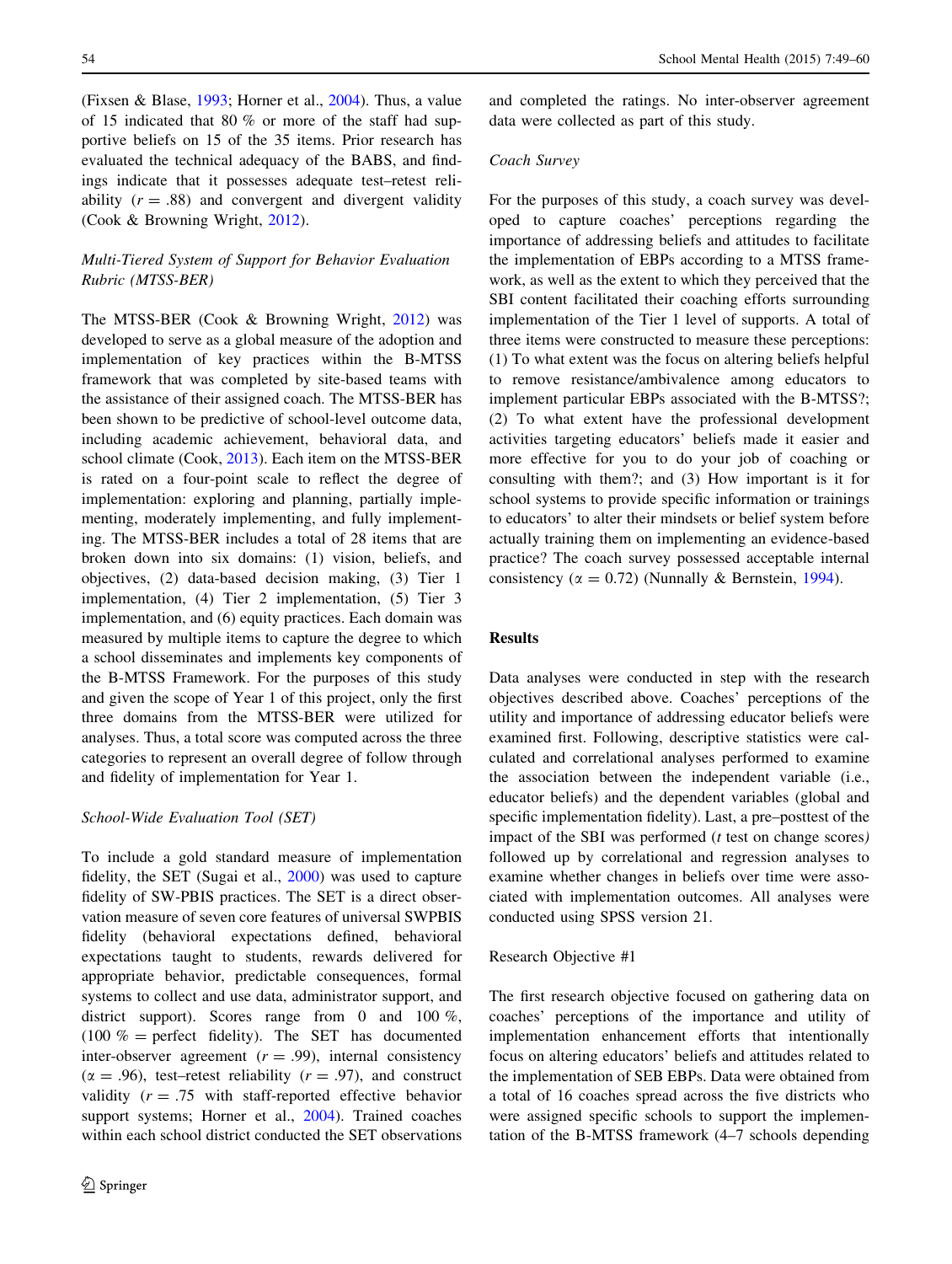<span id="page-6-0"></span>on the district). Descriptive statistics indicated that the mean ratings across the three items were 4.87 (range 4–5), 4.77 (range 4–5), and 4.95 (range 4–5) for items 1, 2, and 3, respectively. As one can see, there was very little variability between the coaches' ratings, with the average ratings indicating that coaches endorsed the utility and importance of addressing educators' beliefs. Specifically, the findings indicated that coaches reported that addressing educators' beliefs was (a) helpful to alleviate staff resistance and ambivalence to implementing practices to promote student SEB well-being (item 1), (b) useful to make their job of coaching and consulting with educators easier and more effective (item 2), and (c) extremely important to facilitate the adoption and implementation of EBPs (item 3).

### Research Objective #2

To examine whether school-level educators' beliefs were predictive of relevant global and specific implementation outcomes, we first computed descriptive statistics to capture the means and standard deviations of the independent (BABS scores) and dependent variables (MTSS-BER and SET scores), see Table 1. Descriptive statistics for the BABS scores indicated that the average for pre and post was  $14.32$  (SD = 3.46; range 8–23) and  $18.69$  (SD = 4 .89; range 9–28), respectively. These data indicated that participating schools had an average of 14 out of the 35

Table 1 Descriptive statistics for the independent and dependent variables

| ۰.<br>$\sim$ | . .<br>۰, |
|--------------|-----------|
|              |           |

beliefs upon which 80 % or more of the staff endorsed supportive beliefs at pre (i.e., agree with a positively stated belief or disagree with a negatively stated belief) and nearly 19 out of 35 beliefs at post. The MTSS-BER and SET were measured at post (i.e., end of Year 1), and the descriptive statistics are included in Table 1. As one can see, there was significantly variability across all the implementation indices, with ranges indicating that there were schools with low implementation, moderate implementation, and high implementation.

Correlational analyses were then performed to examine the relationship of school-level BABS scores and the implementation variables (see Table 2). We first examined the data to determine whether the assumptions of correlational analyses (e.g., normality, continuous data, linear relationship, no major outliers), and the basic assumptions were met. The results indicated that both pre- and post-BABS scores correlated significantly and positively with the implementation outcome variables. Comparison of the correlations across data collection time points indicated that post-BABS scores had consistently stronger correlations with implementation outcome variables than the pre-BABS scores. The pre-BABS correlations indicated that schools with higher initial beliefs were associated with higher scores at post across all the implementation variables. Specifically, the pre-BABS scores correlated significantly with the four MTSS-BER scores (vision/beliefs/ objectives, data-based decision making, Tier 1 global

| Variables                                       | Mean  | <b>SD</b> | Minimum | Maximum |  |
|-------------------------------------------------|-------|-----------|---------|---------|--|
| Pre-beliefs about behavior survey <sup>a</sup>  | 14.32 | 3.46      | 8       | 23      |  |
| Post-beliefs about behavior survey <sup>b</sup> | 18.69 | 4.89      |         | 28      |  |
| Vision/beliefs/objectives* <sup>,c</sup>        | 5.15  | 1.94      |         |         |  |
| Data-based decision making*,d                   | 5.73  | 2.11      |         | 10      |  |
| Tier 1 implementation* <sup>,e</sup>            | 7.88  | 2.47      |         | 12      |  |
| MTSS-BER total score <sup>f</sup>               | 18.76 | 5.21      |         | 29      |  |
| School-wide evaluation tool <sup>g</sup>        | 67.68 | 15.64     | 30      | 86      |  |

MTSS-BER Multi-tiered System of Support Behavior Evaluation Rubric; \*subscales of the MTSS-BER. The ranges for all of the scales are:  $a = 0$ –35,  $b = 0$ ,  $c = 0$ ,  $d = 0$ ,  $d = 0$ ,  $e = 0$ ,  $d = 0$ ,  $f = 0$ –15,  $f = 0$ –160

Table 2 Bivariate correlations between pre- and post-BABS scores and implementation outcome variables

|                               | MTSS-BER<br>vision and objectives | MTSS-BER<br>data-based decision making | MTSS-BER<br>Tier 1 | MTSS-BER<br>total score | <b>SET</b> score |
|-------------------------------|-----------------------------------|----------------------------------------|--------------------|-------------------------|------------------|
| Pre school-level BABS         | $47***$                           | $.24*$                                 | $.36***$           | $.62***$                | $41***$          |
| Post school-level BABS        | .54***                            | $.33**$                                | $43***$            | $74***$                 | $.57***$         |
| $\triangle$ School-level BABS | $41***$                           | $.25*$                                 | $.48***$           | $67***$                 | $.51***$         |

 $* p < .05; ** p < .01; ** * p < .001$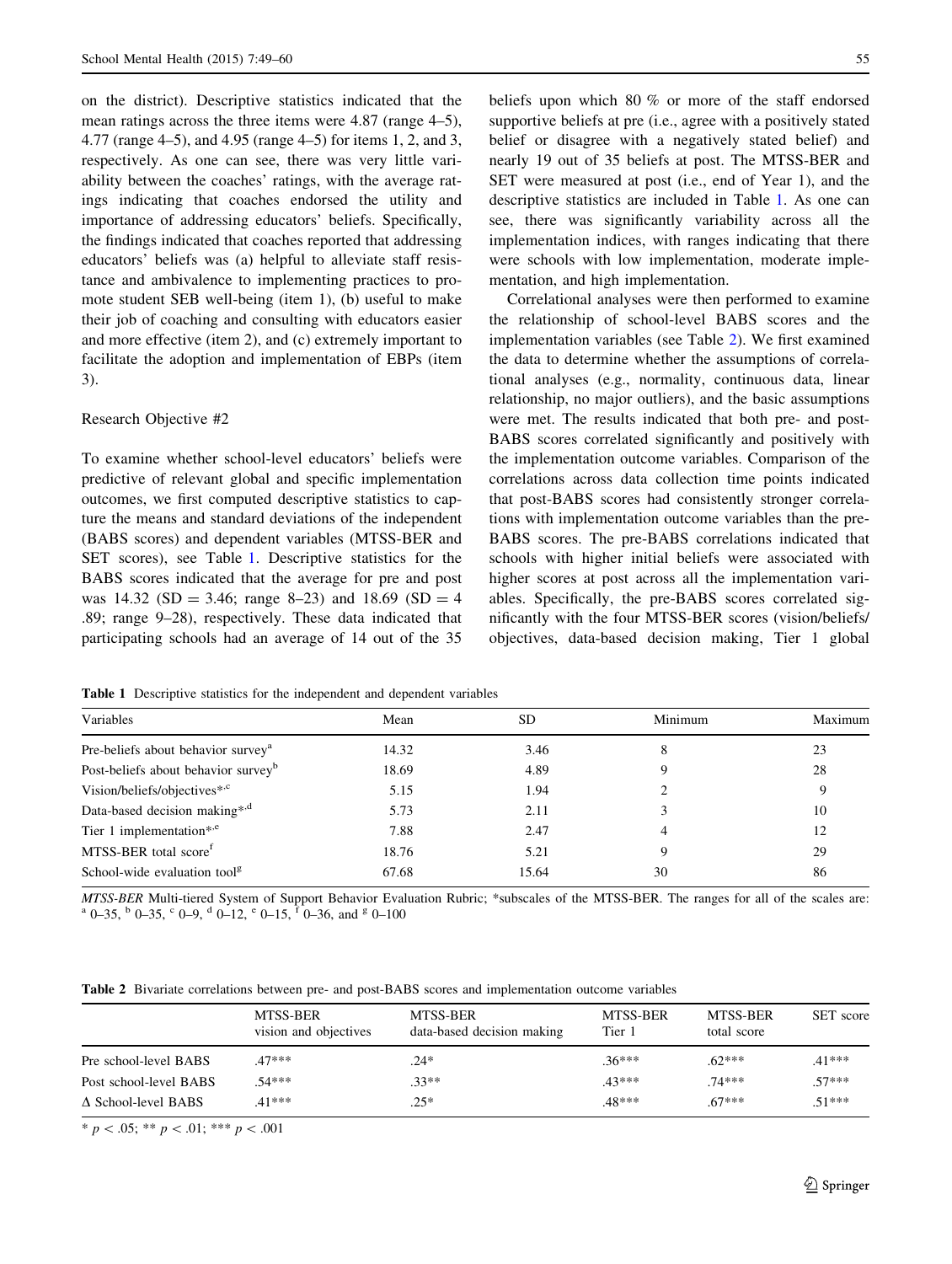implementation, and total score) and degree of implementation of SW-PBIS (SET score). The pre-BABS scores were correlated the strongest with the MTSS-BER total score  $(r = .62)$  followed by the vision/beliefs/objectives  $(r = .47)$  dimension. With regard to post-BABS scores, a similar pattern of relationships was uncovered, suggesting that schools with higher scores at post were associated with significantly better implementation. The post-BABS score had the largest correlation with the MTSS-BER total score  $(r = .72)$ , followed by the SET scores  $(r = .57)$ . Both the pre- and post-BABS score had the weakest correlation, albeit significant, with the data-based decision making variable from the MTSS-BER.

### Research Objective #3

The last research question examined the extent to which the SBI was associated with significant changes in school-level beliefs and attitudes from pre to post and whether the changes were predictive of implementation. The first step consisted of examining the impact of the SBI to change educators' beliefs over time. To answer this question, we conducted a paired sample  $t$  test on the pre–post data. The null hypothesis was that there would be no difference between pre- and post-BABS scores. Results indicated a significant effect across time,  $t(61) = 7.28$  ( $p \lt .001$ ), with the means revealing significant improvements in the average number of items with 80 % or more of staff endorsing beliefs/attitudes in the favorable or supportive direction of implementation from pre ( $m = 14.32$ ) to post ( $m = 18.69$ ). The standardized mean difference effect size for this was 1.03, indicating a large effect according to Cohen's (1988) guidelines.

The next step was to examine whether the pre–post changes in BABS scores were predictive of implementation outcomes. Unlike the analyses under Objective 2, these analyses focused specifically on determining whether the degree of change in beliefs was associated with implementation outcomes at post. The results from these correlational analyses revealed that BABS change scores were significantly related to all five implementation outcome variables (see Table [2](#page-6-0)). These findings suggested that schools that changed the most on beliefs were associated with higher-quality implementation across both global and specific fidelity measures. These associations were the strongest for the MTSS-BER total score and SET scores. The final analysis consisted of performing a hierarchical multiple regression with baseline beliefs being entered first and then post-beliefs regressed on the MTSS-BER total score. The results indicated that for the full model, baseline and post-beliefs accounted for 64 %  $(R^2)$  of the variance in the MTSS-BER score  $[F(2, 60) = 42.00, p < .001]$ . Moreover, after controlling for the effects of baseline beliefs, post-beliefs were able to significantly explain variance in the implementation outcome variable ( $\beta = .66$ ;  $t(1) = 6.58, p < .001$ .

## Discussion

The purpose of this study was to investigate the relevance and importance of addressing educator beliefs and attitudes in order to support the implementation of EBPs included within a B-MTSS framework targeting students' SEB functioning. Several noteworthy findings emerged from this research that have important implications for research and practice. Perhaps most noteworthy were the findings from a preliminary pre–posttest of the SBI which indicated that educators' beliefs significantly improved, and the changes were associated with indicators of implementation fidelity. Additional evidence in support of the importance of educator beliefs to the implementation process was obtained from data on coaches' perceptions of the utility and importance of such an undertaking, as well as prospective and concurrent relationships demonstrating the link between educator beliefs and implementation outcomes.

Although the coaches did not directly implement the SBI, they did help work with school teams to prepare and delivery aspects of it to promote more supportive beliefs. As a result, they had direct experience with the school team's use of and staff response to the SBI content. Coaches' data indicated that they perceived efforts the SBI to be helpful to reduce educator resistance and ambivalence to change, extremely useful to facilitate their own efforts to improve fidelity of implementation, and important to promote a school context that is supportive of EBP implementation. This finding was important considering that coaches are often offered as one of the main solutions to overcome barriers with regard to implementation (Kretlow & Bartholomew, [2010](#page-10-0)). However, prior research has shown that resistance or ambivalence to coaching and consultation is commonplace (Gonzalez, Nelson, Gutkin, & Shwery, [2004\)](#page-10-0), underscoring the importance of identifying implementation interventions that can facilitate effective coaching.

The correlational analyses revealed that school-level beliefs and attitudes were associated with a global, teamcompleted measure of implementation fidelity, as well as a specific gold standard, observational measure of SW-PBIS fidelity—the SET. This is notable considering the prior research linking SET scores to relevant student outcomes (Horner et al., [2004](#page-10-0)). Results indicated that, overall, schools with higher levels of beliefs at pre were likely to be associated with higher levels of implementation fidelity at post. Moreover, findings indicated that schools with higher beliefs at post were associated with higher implementation by the end of Year 1 of the B-MTSS initiative. Considered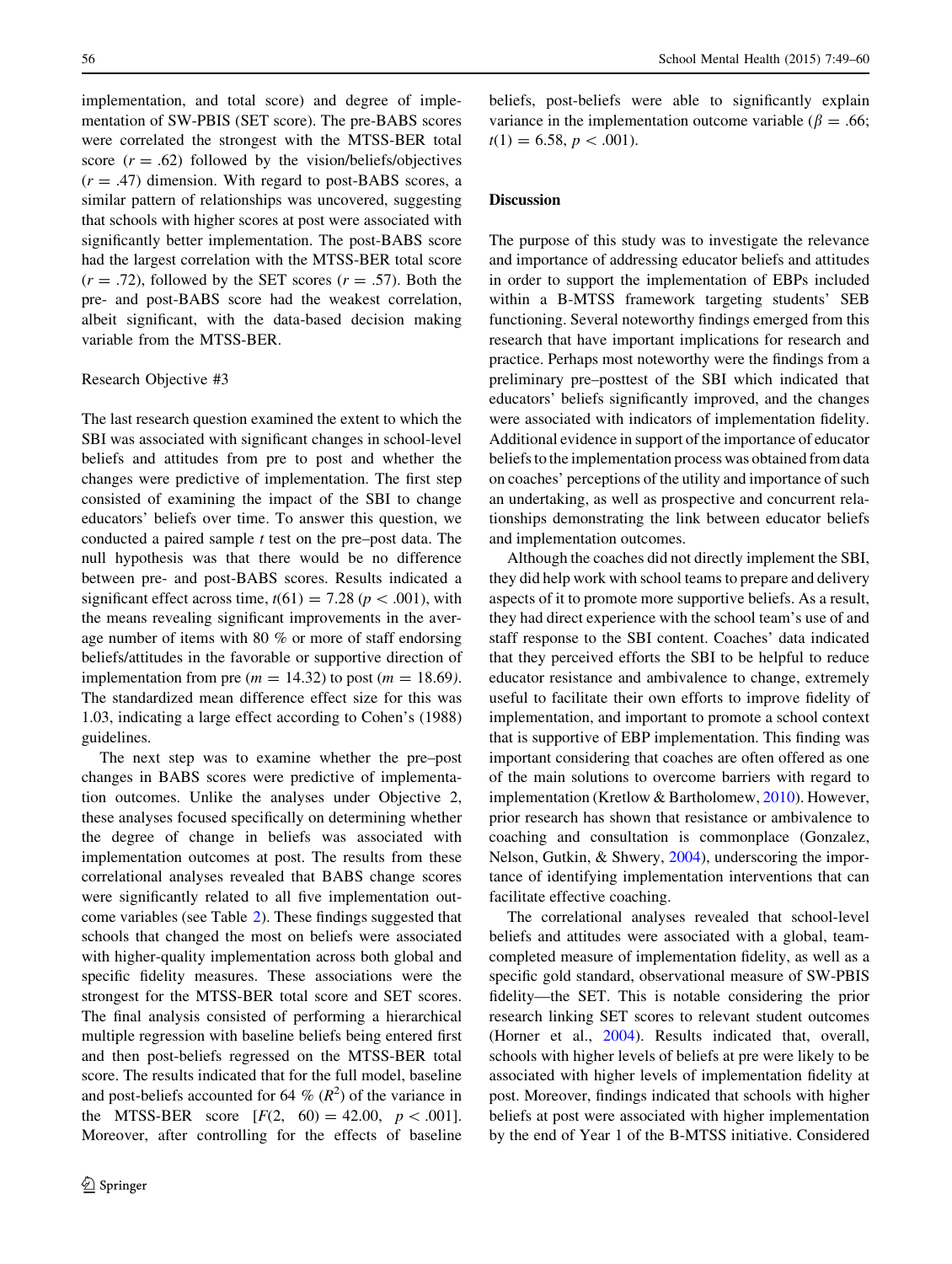together, these findings provided support for the link between beliefs and implementation behaviors, and the utility of such measures to better understand readiness for the installation of EBPs, as well as effectively plan system change efforts.

Findings also provided initial support for the SBI, as a significant and relatively large change in school-level beliefs from pre to post was observed. Specifically, invoking belief and attitude change through a non-confrontational manner using social persuasion tactics represents a potentially promising way to change educator behavior. Evidence also supported the importance of this shift, as changes in beliefs from pre to post were significantly and positively correlated with posttest fidelity, indicating that schools that experienced the most change were associated with the highest levels of implementation at the end Year 1 of the initiative.

Despite the significant effect demonstrating change in beliefs over time, there were still several schools with low beliefs and low implementation outcomes at post (15 %; 10 of the 62 schools). It is important to uncover the factors that serve as barriers to implementation efforts, particularly when substantial resources (professional development, coaching, and materials) were devoted to supporting installation and inner organizational factors (beliefs of administrators and teachers) were factored into the process. One simple explanation is that the content never made its way back to the school, because dissemination rested primarily on the shoulders of the identified building-level teams. This represents a known limitation of the train-thetrainer approach to dissemination and implementation (Pancucci, [2007](#page-10-0)), suggesting a need to better monitor and support building-level teams with the dissemination process. Another potential explanation is that the B-MTSS work was not prioritized in relation to other initiatives within the systems or that additional inner organizational context factors influenced the implementation process. For example, the roll out of Common Core and teacher evaluation systems were actively occurring in all school districts, potentially creating time conflicts or competing demands for participating teachers. Regardless of the explanation, these schools may benefit from additional implementation support enhancements, such as dedicated leadership interventions (e.g., Aarons et al., under review), closer monitoring and feedback for accountability, more intensive coaching resources, and/or use of incentives to increase motivation to implement practices.

### Implications

One of the main implications that can be drawn from this study is the importance of measuring and targeting educator beliefs and attitudes to reduce the implementation gap. There is a need for well-validated and feasible measures that not only assess beliefs and attitudes, but capture other factors associated with the school organizational context. A suite of such measures could be used to better examine readiness for implementation, as well as support ongoing implementation and sustainment of school-based EBPs. In alignment with the larger implementation science literature, careful assessment of the organizational implementation context of schools should consider multiple system levels and include perspectives of individual teachers and administrators, as well as organizational processes at the school and district levels (e.g., Aarons, Erhart, & Farahnak, [2014](#page-9-0)). Ultimately, there is likely no single implementation strategy that can produce successful Tier 1 implementation in schools, but rather a collection of strategies that need to be used to ensure high quality implementation.

Although assessing this was not a primary goal of the current project, beliefs and attitudes may also function across multiple levels within the inner organizational context of a school. For example, improved beliefs and attitudes among both teachers and administrators may result in a more supportive implementation climate, which enhances the overall context for implementation. It is also quite possible that improved attitudes and beliefs result in more supportive leadership, which in turn triggers a recursive process that leads to more consistent messaging about implementation, greater time allocation for dissemination, and enhanced accountability. The current study did not attempt to differentiate beliefs according to different groups of educators and measure other relevant inner organizational factors potentially related to implementation (e.g., strategic leadership, implementation climate).

### Limitations and Future Research

As with most studies, this research is not without its limitations. First, this was not a randomized control study and, as such, is unable to provide causal inferences regarding the effects of the SBI and the relationship between educator beliefs and implementation of EBPs. Given the scope and nature of the study, the intention was not to perform a rigorous experimental evaluation, but rather to demonstrate the importance of beliefs and attitudes to fidelity and the potential promise of the SBI. Future studies should use more tightly controlled procedures to replicate the findings reported here and to demonstrate the causal effects of implementation enhancement interventions that target educators' beliefs and attitudes.

Second, this study did not involve the collection and analysis of student outcome data. As a result, it is unclear whether educator beliefs and attitudes are predictive of student outcomes or whether higher fidelity was associated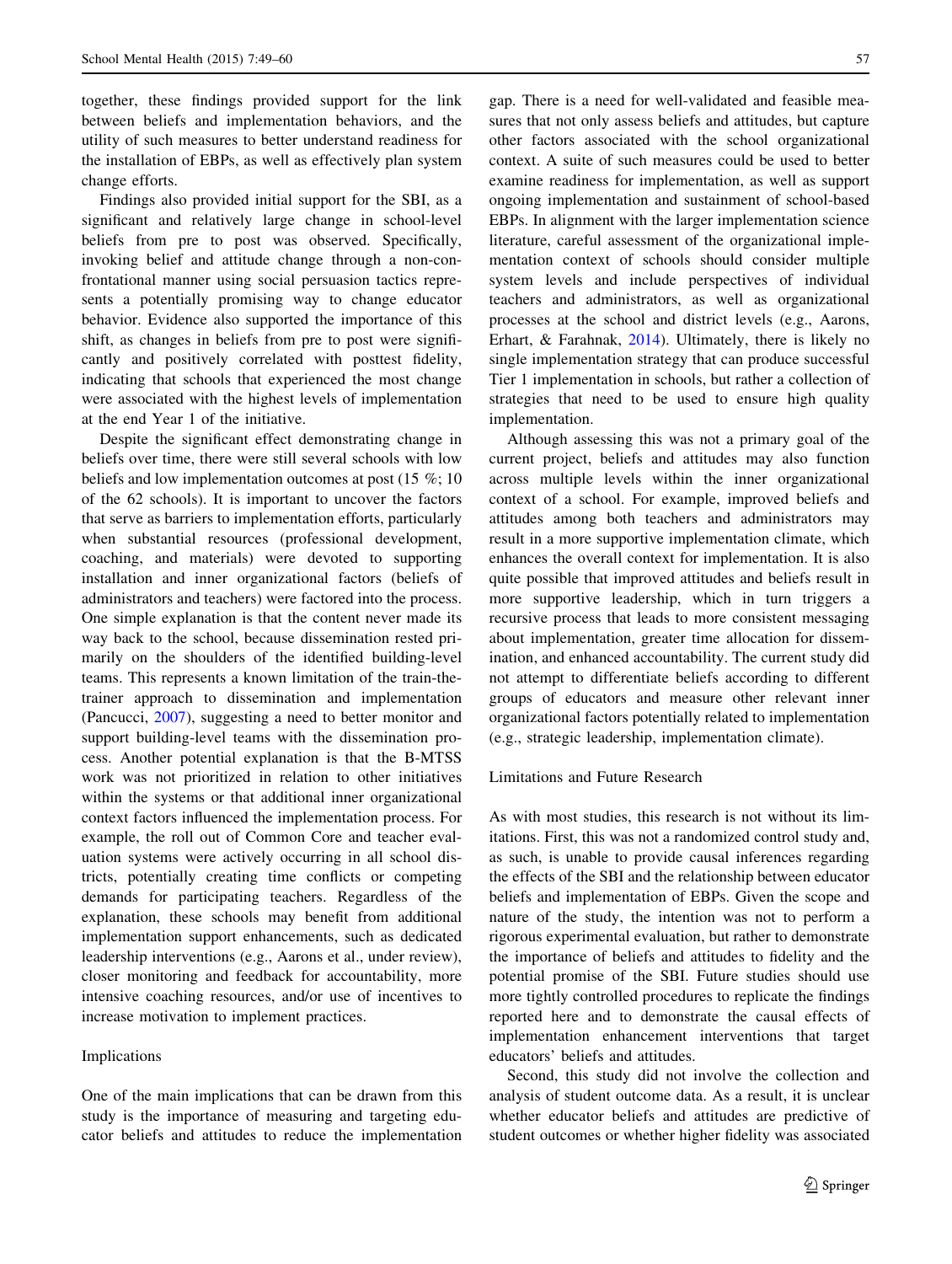<span id="page-9-0"></span>with student improvement in this particular project. Future research should conduct meditational analyses that examine the direct and indirect effects of educator beliefs and attitudes on student outcomes. Third, the findings indicating that coaches found the SBI to be relevant and helpful in facilitating their dissemination and implementation efforts might be expected in light of cognitive dissonance and social desirability. Moreover, no data were collected on coaches' adherence to procedures. Future research should examine whether belief-enhancing interventions are causally linked to coaching effectiveness.

Fourth, although the MTSS-BER and SET have demonstrated acceptability reliability in prior studies, no reliability data were collected as part of this study, given that school-based coaches were assisting with data collection. The use of indigenous school staff as coaches, however, represented a significant strength of this study, Finally, data were only analyzed at the school level. Given the multilevel structure of schools, future research should gather individual (teacher and administrator) and school-level data to examine factors that moderate educator beliefs and ultimately differentially impact implementation outcomes.

Although the degree and ways in which educator beliefs and attitudes contribute to the adoption and implementation of school-based EBPs still remains somewhat unclear, this study provided preliminary support for their role and malleability during training and coaching efforts. This research, along with other existing studies (Brackett, Reyes, Rivers, Elbertson, & Salovey, 2012), suggests that educator beliefs should be included as key variables in theoretical models attempting to predict successful installation of EBPs and as strategies in approaches designed to improve implementation success.

Acknowledgments This publication was made possible in part by funding from Grant Number K08 MH095939, awarded by the National Institute of Mental Health (NIMH) to the second author. Dr. Lyon is an investigator with the Implementation Research Institute (IRI), at the George Warren Brown School of Social Work, Washington University in St. Louis, through an award from the National Institute of Mental Health (R25 MH080916) and the Department of Veterans Affairs, Health Services Research & Development Service, Quality Enhancement Research Initiative (QUERI).

#### References

- Aarons, G. A. (2006). Transformational and transactional leadership: Association with attitudes toward evidence-based practice. Psychiatric Services, 57(8), 1162–1169.
- Aarons, G. A., Erhart, M. G., & Farahnak, L. R. (2014). The implementation leadership scale (ILS): Development of a brief measure of unit level implementation leadership. Implementation Science, 9(1), 45.
- Aarons, G. A., Hurlburt, M., & Horwitz, S. M. (2011). Advancing a conceptual model of evidence-based practice implementation in

public service sectors. Administration and Policy in Mental Health and Mental Health Services Research, 38, 4–23.

- Aarons, G. A., & Palinkas, L. A. (2007). Implementation of evidencebased practice in child welfare: Service provider perspectives. Administration and Policy in Mental Health & Mental Health Services Research, 34, 411–419.
- Aarons, G. A., & Sawitzky, A. C. (2006). Organizational climate partially mediates the effect of culture on work attitudes and staff turnover in mental health services. Administration and Policy in Mental Health and Mental Health Services Research, 33(3), 289–301.
- Ajzen, I., & Manstead, A. S. R. (2007). Changing health-related behaviors: An approach based on the theory of planned behavior. In K. van den Bos, M. Hewstone, J. de Wit, H. Schut, & M. Stroebe (Eds.), The scope of social psychology: Theory and applications (pp. 43–63). New York: Psychology Press.
- Aronson, E. (1999). The power of self-persuasion. American Psychologist, 54, 875–884.
- Atkins, M. S., Frazier, S. L., Leathers, S. J., Graczyk, P. A., Talbott, E., Jakobsons, L., … & Bell, C. C. (2008). Teacher key opinion leaders and mental health consultation in low-income urban schools. Journal of Consulting and Clinical Psychology, 76, 905–908.
- Beesdo-Baum, K., & Knappe, S. (2012). Developmental epidemiology of anxiety disorders. Child and Adolescent Psychiatric Clinics of North America, 21(3), 457–478.
- Bowden, R. G., Lanning, B. A., Pippin, G., & Tanner, Jr., J. (2003). Teachers' attitudes towards abstinence-only sex education curricula. Education, 123(4), 780–788.
- Brackett, M. A., Rivers, S. E., Reyes, M. R., & Salovey, P. (2012). Enhancing academic performance and social and emotional competence with the RULER feeling words curriculum. Learning and Individual Differences, 22(2), 218–224.
- Bradshaw, C. P., Pas, E. T., Bloom, J., Barrett, S., Hershfeldt, P., Alexander, A., … & Leaf, P. J. (2012). A state-wide partnership to promote safe and supportive schools: The PBIS Maryland initiative. Administration and Policy in Mental Health, 39(4), 225–237.
- Browning-Wright, D. & Cook, C. R. (2008). Behavior and RTI: Integrating behavioral and academic support [PowerPoint Slides]. Retrieved from [http://www.pent.ca.gov/pos/rti/behavior](http://www.pent.ca.gov/pos/rti/behaviorandrti_wright-cook.pdf) [andrti\\_wright-cook.pdf](http://www.pent.ca.gov/pos/rti/behaviorandrti_wright-cook.pdf).
- Cialdini, R. (2001). Harnessing the science of persuasion. Harvard Business Review, 79, 72–79.
- Cialdini, R. (2009). Influence: Science and practice (5th ed.). Pearson: Boston.
- Cook, C. R. (2013). Measuring implementation of a comprehensive, integrated MTSS framework targeting student behavior. Paper presented at the National Association of School Psychologists Annual Conference in Washington, DC.
- Cook, C. R., Burns, M., Browning-Wright, D., & Gresham, F. M. (2010a). Transforming school psychology in the RTI era: A guide for administrators and school psychologists. Palm Beach: LRP Publications.
- Cook, C. R., Mayer, G. R., Browning-White, D., Kraemer, B., Gale, B., & Wallace, M. D. (2012). Exploring the link between evidence-based quality of behavior intervention plans, treatment integrity and student outcomes under natural educational conditions. The Journal of Special Education, 46, 3–16.
- Cook, C. R., Volpe, R. J., & Livanis, A. (2010b). Constructing a roadmap for future universal screening research beyond academics. Assessment for Effective Intervention, 35, 197–205.
- Costello, E. J., Mustillo, S., Erkanli, A., Keeler, G., & Angold, A. (2003). Prevalence and development of psychiatric disorders in childhood and adolescence. Archives of General Psychiatry, 60, 837–844.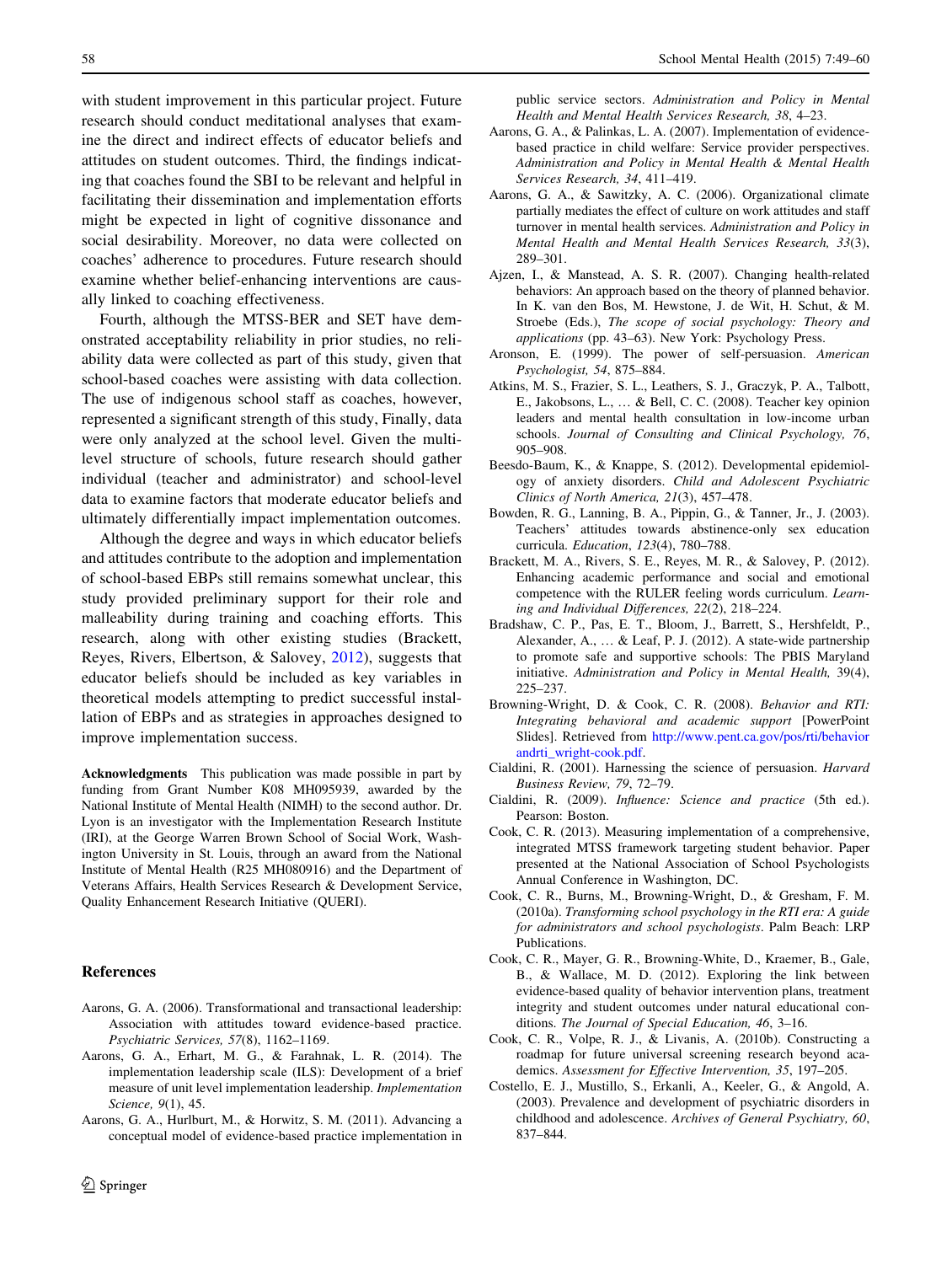- <span id="page-10-0"></span>Dart, E. H., Cook, C. R., Collins, T. A., Gresham, F. M., & Chenier, J. S. (2012). Test-driving interventions to increase treatment integrity and student outcomes. School Psychology Review, 41(4), 467–481.
- Domitrovich, C. E., Bradshaw, C. P., Greenberg, M. T., Embry, D., Poduska, J. M., & Ialongo, N. S. (2010). Integrated models of school-based prevention: Logic and theory. Psychology in the Schools, 47, 71–88.
- Durlak, J. A., Weissberg, R. P., Dymnicki, A. B., Taylor, R. D., & Schellinger, K. B. (2011). The impact of enhancing students' social and emotional learning: A meta-analysis of school-based universal interventions. Child Development, 82(1), 405–432.
- Dusenbury, L., Brannigan, R., Hansen, W. B., Walsh, J., & Falco, M. (2005). Quality of implementation: Developing measures crucial to understanding the diffusion of preventive interventions. Health Education Research, 20(3), 308–313.
- Eccles, M., Grimshaw, J., Walker, A., Johnston, M., & Pitts, N. (2005). Changing the behaviour of healthcare professionals: The use of theory in promoting the uptake of research findings. Journal of Clinical Epidemiology, 58, 107–112.
- Eccles, R., Pedersen, A., Regberg, D., Tulento, H., Borum, P., & Stjarne, P. (2007). Efficacy and safety of topical combinations of ipratropium and xylometazoline for the treatment of symptoms of runny nose and nasal congestion associated with acute upper respiratory tract infection. American Journal of Rhinolology, 21(1), 40–45.
- Elias, M. J., Zins, J. E., Weissberg, R. P., Frey, K. S., Greenberg, M. T., Haynes, N. M., … & Shriver, T. P. (1997). Promoting social and emotional learning: Guidelines for educators. Alexandria, VA: Association for Supervision and Curriculum Development.
- Feifer, C., Ornstein, S. M., Jenkins, R. G., Wessell, A. M., Corley, S. T., Nemeth, L. S., … & Liszka, H. (2006). The logic behind a multi-method intervention to improve adherence to clinical practice guidelines in a nationwide network of primary care practices. Evaluation and the Health Professions. 29(1), 65–88.
- Fishbein, M., & Ajzen, I. (1975). Belief, attitude, intention, and behavior: An introduction to theory and research. Reading, MA: Addison-Wesley.
- Fishbein, M., Triandis, H. C., Kanfer, F. H., Becker, M., Middlestadt, S. E., & Eichler, A. (2001). Factors influencing behavior and behavior change. In A. Baum, T. A. Revenson, & J. E. Singer (Eds.), Handbook of health psychology. Mahwah, New Jersey: Lawrence Erlbaum Associates.
- Fixsen, D. L., & Blase, K. A. (1993). Creating new realities: Program development and dissemination. Journal of Applied Behavior Analysis, 26, 597–615.
- Fixsen, D. L., Blase, K. A., Naoom, S. F., & Wallace, F. (2009). Core implementation components. Research on Social Work Practice, 19, 531–540.
- Forman, S. G., Fagley, N. S., Chu, B. C., & Walkup, J. T. (2012). Factors influencing school psychologists' willingness to implement interventions. School Mental Health, 4, 207–218.
- Forman, S. G., Shapiro, E. S., Codding, R. S., Gonzales, J. E., Reddy, L. A., Rosenfield, S. A., … & Stoiber, K. C. (2013). Implementation science and school psychology, 28(2), 77–100. doi:[10.](http://dx.doi.org/10.1037/spq0000019) [1037/spq0000019.](http://dx.doi.org/10.1037/spq0000019)
- Gonzalez, J. E., Nelson, J. R., Gutkin, T. B., & Shwery, C. S. (2004). Teacher resistance to school-based consultation with school psychologists: A survey of teacher perceptions. Journal of Emotional and Behavioral Disorders, 12, 30–37.
- Goodman, A., Joyce, R., & Smith, J. P. (2011). The long shadow cast by childhood physical and mental problems on adult life. Proceedings of the National Academy of Sciences, 108, 6032–6037.
- Guskey, T. R. (1986). Staff developmental and the process of teacher change. Educational Researcher, 15(5), 5–12.
- Haney, J. J., Czerniak, C. M., & Lumpe, A. T. (1996). Teacher beliefs and intentions regarding the implementation of science education reform strands. Journal of Research in Science Teaching, 33, 971–993.
- Haskins, R., & Loeb, S. (2007). A plan to improve the quality of teaching in American schools. Future of Children, 17(1), 1–8.
- Horner, R. H., Todd, A. W., Lewis-Palmer, T., Irvin, L. K., Sugai, G., & Boland, J. B. (2004). The school-wide evaluation tool (SET): A research instrument for assessing school-wide positive behavior support. Journal of Positive Behavior Interventions, 6(1), 3-12.
- Joyce, B., & Showers, B. (2002). Student achievement through staff development (3rd ed.). Alexandria, VA: Association for Supervision and Curriculum Development.
- Kincaid, D., Childs, K., Blase, K. A., & Wallace, F. (2007). Identifying barriers and facilitators in implementing schoolwide positive behavior support. Journal of Positive Behavior Interventions, 9, 174–184.
- Kretlow, A. G., & Bartholomew, C. C. (2010). Using coaching to improve the fidelity of evidence-based practices: A review of studies. Teacher Education and Special Education, 33, 279–299.
- Lyon, A. R., Stirman, S. W., Kerns, S. E. U., & Bruns, E. J. (2011). Developing the mental health workforce: Review and application of training strategies from multiple disciplines. Administration and Policy in Mental Health and Mental Health Services Research, 38, 238–253.
- Maag, J. W. (2001). Management of surface behavior: A new look at an old approach. Counseling and Human Development, 33(9), 1–10.
- Nelson, T. D., & Steele, R. F. (2007). Predictors of practitioner selfreported use of evidence-based practices: Practitioner training, clinical setting, and attitudes toward research. Administration and Policy in Mental Health and Mental Health Services Research, 34, 319–330.
- Nunnally, J. S., & Bernstein, I. H. (1994). Psychological theory (3rd ed.). New York: McGraw-Hillrobust.
- Organ, D. W., Podsakoff, P. M., & MacKenzie, S. B. (2006). Foundations for organizational science: Organizational citizenship behavior: Its nature, antecedents, and consequences. Thousand Oaks, CA: SAGE.
- Owens, D. K., Lohr, K. N., Atkins, D., Treadwell, J. R., Reston, J. T., Bass, E. B., … & Helfand, M. (2014). Grading the strength of a body of evidence when comparing medical interventions: AHRQ and the effective health care program. In Agency for Healthcare Research and Quality. Methods Guide for Comparative Effectiveness Reviews: Rockville, MD.
- Pancucci, S. (2007). Train the trainer: The bricks in the learning community scaffold of professional development. International Journal of Humanities and Social Science, 2(1), 14–21.
- Parcel, G. S., O'Hara-Tompkins, N. M., Harrist, R. B., & Basen-Engquist, K. M. (1995). Diffusion of an effective tobacco prevention program. Part II: Evaluation of the adoption phase. Center for Health Promotion Research and Development, 10(3), 297–307.
- Penuel, W., Fishman, B., Yamaguchi, R., & Gallagher, L. (2007). What makes professional development effective? Strategies that foster curriculum implementation. American Educational Research Journal, 44(4), 921–958.
- Powell, B. J., McMillen, J. C., Proctor, E. K., Carpenter, C. R., Griffey, R. T, Bunger, A. C., … & York, J. L. (2012). A compilation of strategies for implementing clinical innovations in health and mental health. Medical Care Research and Review, 69(2), 123–157.
- Pratkanis, A. R. (2007). The science of social influence: Advances and future progress. New York: Psychology Press.
- Slavin, R. (2002). Evidence-based education policies: Transforming educational practice and research. Educational Researcher, 31(7), 15–21.